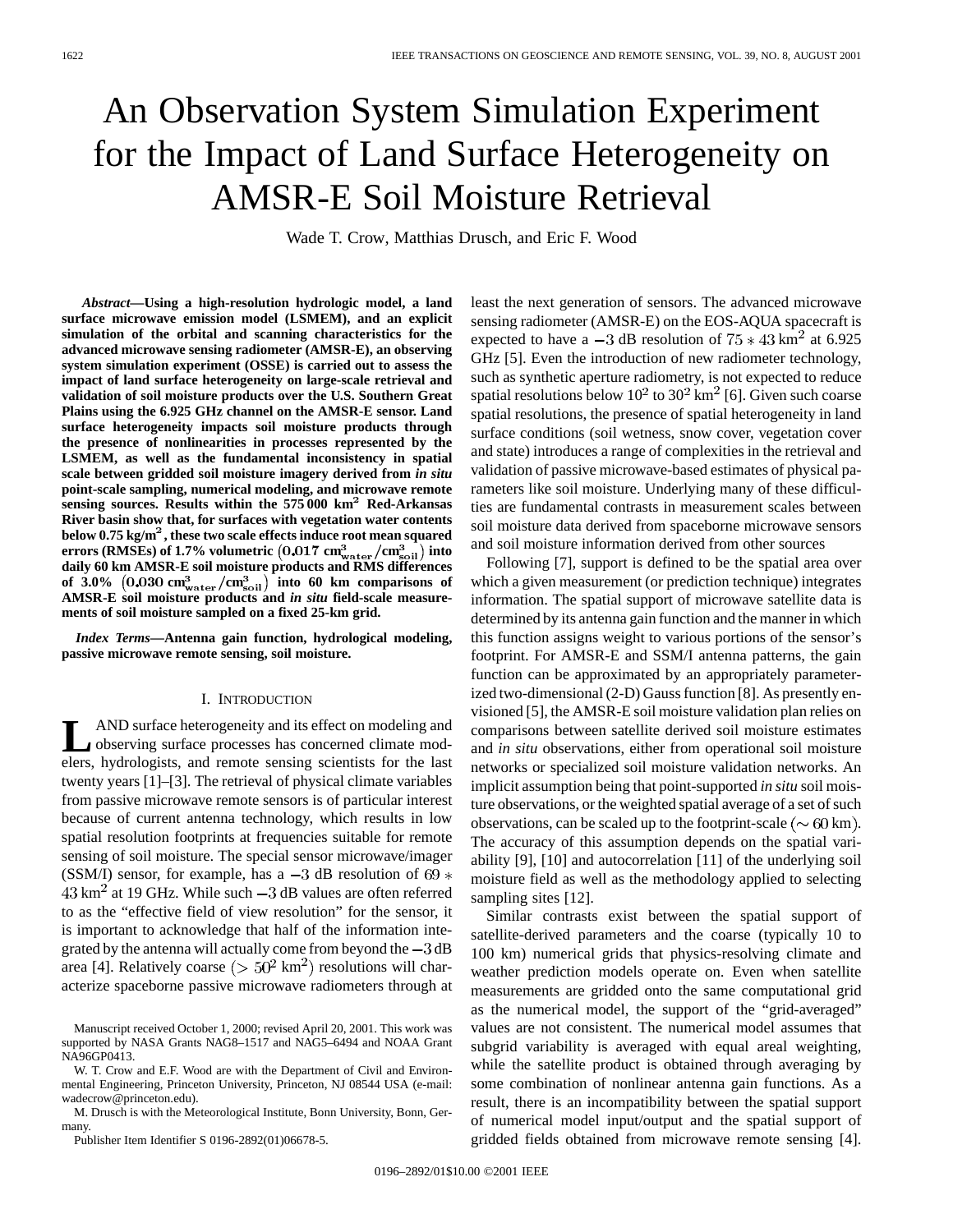Soil moisture values derived from microwave remote sensing and assigned to various grids will not be uniquely determined by microwave emission from within that grid, nor will they be derived from an equal weighting of emission occurring from all areas of the grid.

The coarse spatial support implied by microwave gain functions has enhanced consequences when retrieved brightness temperature values are processed through nonlinear algorithms or models. Nonlinear model physics dictate that grid-scale model output will be sensitive to the presence, or absence, of subgrid-scale spatial variability in inputs. In a soil moisture/brightness temperature context, the issue is whether a footprint-scale measurement of brightness temperature is adequate to estimate footprint-scale soil moisture or whether nonlinearities in microwave emission modeling dictate that some consideration be given to subfootprint-scale heterogeneity in soil moisture [13], vegetation [14], or soil properties [15].

The most promising sensor for microwave soil moisture remote sensing in the near future will be the 6.925 GHz AMSR-E radiometer, currently planned for launch aboard the EOS-PM (AQUA) satellite in late 2001. This sensor will be capable of providing daily brightness temperature imagery for nearly all locations on the globe [5]. Understanding the effects of different measurement supports for soil moisture fields derived from microwave remote sensors, numerical models, and point-scale *in situ* measurements is critical for evaluating the quality of largescale soil moisture products derived from microwave remote sensors. In this paper we carry out an observing system simulation experiment (OSSE) for AMSR-E to evaluate the effect of subfootprint-scale land surface heterogeneity on the retrieval and validation of soil moisture products.

#### II. OSSE PROCEDURE

The complete OSSE experiment consisted of the four parts shown in Fig. 1: a simulation of surface conditions based on hydrologic modeling, forward land surface microwave emission modeling, a simulation of AMSR-E retrieval and gridding of brightness temperature products, and backward land surface microwave emission modeling of the simulated AMSR-E brightness temperature products.

Surface conditions were derived from 1-km hydrologic modeling of the entire Red-Arkansas River basin for the time period April 1, 1994 through July 31, 1994 (Fig. 2). Modeled surface temperature  $(T_s)$  and soil moisture  $(\theta)$  fields were processed through a forward land surface microwave emission model (LSMEM) to produce top of the atmosphere brightness temperature imagery  $(T_h)$ . Notationally, the LSMEM will be represented by  $f$  and can be summarized as

$$
f(\theta, T_s, \tilde{x}) = T_b \tag{1}
$$

where  $(\tilde{x})$  stands for various land surface parameters used in the forward microwave emission process. Next, an explicit simulation of AMSR-E brightness temperature sampling was performed on the simulated  $T_b$  imagery. The simulation mimiced the orbital characteristics, scan patterns, gain function sampling, and gridding procedures planned for actual AMSR-E  $T_b$  products. The spatial sampling and gridding characteristics for the



Fig. 1. Schematic diagram of the OSSE procedure.

 $-107W, 40N$ 



Fig. 2. Location of Red-Arkansas River basin within the U.S. Southern Great Plains. Also shown are the ARM-CART site boundaries and SGP'97 transect.

retrieval and processing of AMSR-E products are represented using angled bracket  $\langle \rangle$  notation. To reflect current processing plans,  $T_b$  retrievals were gridded into 25-km grid-cells. The gridded  $T_b$  product retrieved by the AMSR-E sensor can be represented as

$$
\langle f(\theta, T_s, \tilde{x}) \rangle = \langle T_b \rangle. \tag{2}
$$

The LSMEM represented in (1) can be inverted to convert inputs of  $T_b$  into  $\theta$ 

$$
f^{-1}(T_b, T_s, \tilde{x}) = \theta.
$$
 (3)

This backward LSMEM process was applied to the gridded  $T<sub>b</sub>$ imagery produced using (2). Since the backward process was run at the 25-km grid-scale, the land surface parameters represented by  $\tilde{x}$  in (1), as well as  $T_s$  were linearly averaged up to 25 km. Square brackets [ ] are used to represent taking a simple linear average. Using this notation, the grid-scale AMSR-E soil moisture product can be represented as  $f^{-1}(\langle T_b \rangle, [T_s], [\tilde{x}])$ .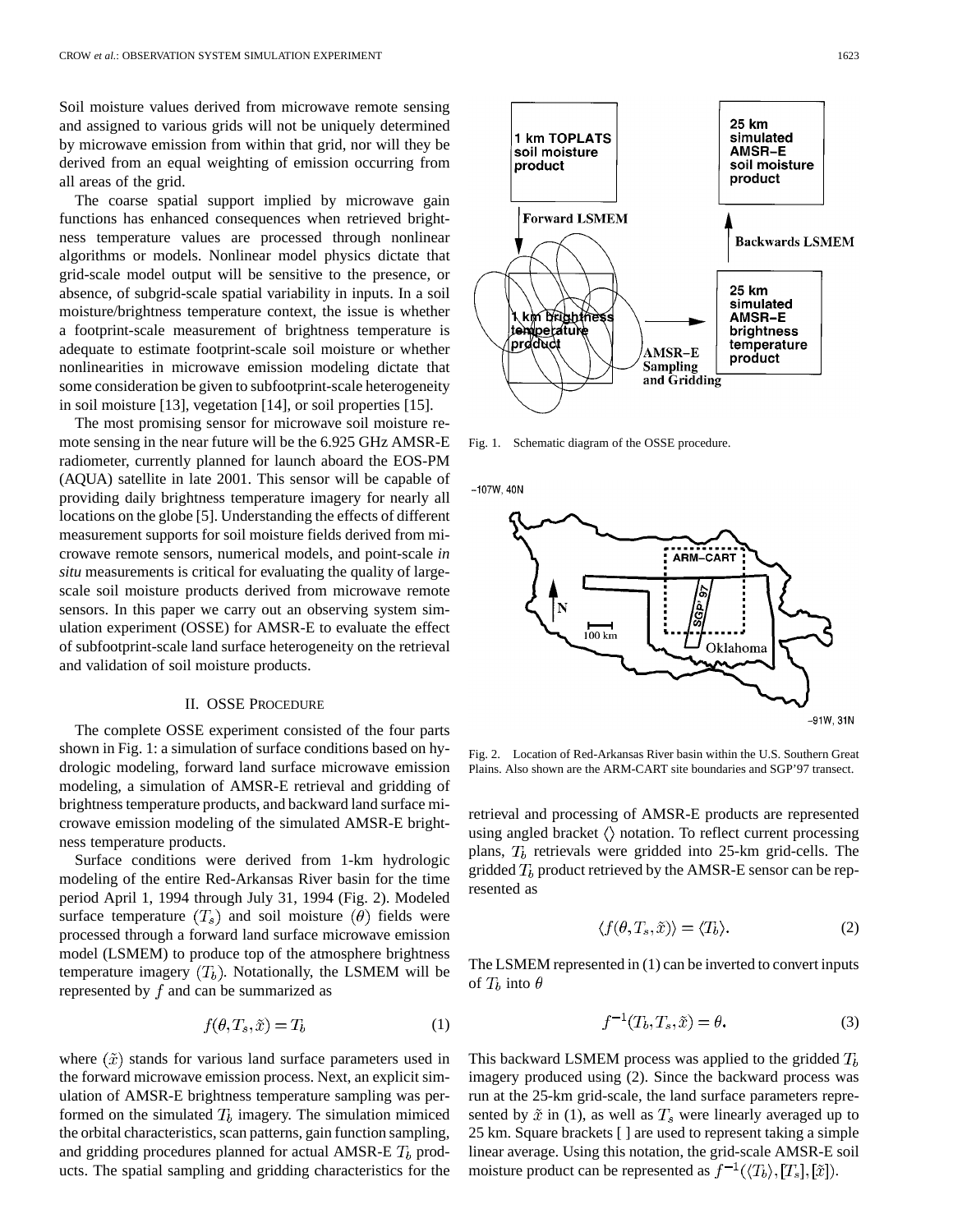TABLE I NOTATION FOR VARIOUS 25-km SOIL MOISTURE PRODUCTS

| Notation                      | Description of Soil Moisture Product                    |
|-------------------------------|---------------------------------------------------------|
| $[\theta]$                    | Linearly averaged soil moisture                         |
| $\{\theta\}_c$                | Center 1 km pixel sampled within each 25 km pixel       |
| $\{\theta\}_n$                | Mean of $n$ 1 km pixels sampled within each 25 km pixel |
| $f^{-1}(\langle T_b \rangle)$ | Inversion based on AMSR-E retrieved and gridded $T_h$   |
| $f^{-1}([T_b])$               | Inversion based on linearly averaged $T_h$              |
|                               |                                                         |

The critical issue is the degree to which this simulated AMSR-E soil moisture product differs from a linear aggregation of the original 1-km soil moisture imagery at (or above) the  $-3$  dB resolution of the AMSR-E antenna ( $\sim 60^2$  km<sup>2</sup>). As discussed earlier, differences between the products are attributable to a combination of inconsistencies in spatial support due to gain function sampling effects and nonlinearities in the backward LSMEM process. Replacing  $\langle T_b \rangle$  with a simple linear average  $[T_b]$  eliminates error in the imagery due to gain function sampling effects, however, unless the backward LSMEM process  $f^{-1}$  is linear with respect to all inputs

$$
f^{-1}([T_b],[T_s],[\tilde{x}]) \neq [\theta].
$$
 (4)

Comparison of [ $\theta$ ] and  $f^{-1}([T_b],[T_s],[\tilde{x}])$  highlights the effects of nonlinearities in the microwave retrieval of soil moisture. While comparison of [ $\theta$ ] and  $f^{-1}(\langle T_b \rangle, [T_s], [\tilde{x}] )$  reflects the impact of both nonlinearities in the LSMEM and antenna gain function sampling effects.

Two additional products,  $\{\theta\}_c$  and  $\{\theta\}_n$ , were also constructed to examine the performance of various validation strategies. The first strategy  $({\lbrace \theta \rbrace_c})$  was based on sampling the 1-km soil moisture pixel at the center of each 25-km grid-cell in the original hydrologic model output and using this sampled value to characterize the entire  $25^2 - km^2$  grid-cell area. The second set of products  $({\theta}_n)$  was based on spatial averages obtained through a random sample of  $n$  1-km soil moisture pixels within each 25-km grid-cell. The validation strategies provide an opportunity to assess the degree to which differences between the benchmark imagery  $[\theta]$ , and imagery derived from microwave remote sensing  $f^{-1}(\langle T_b \rangle, [T_s], [\tilde{x}])$ can be quantified based on information sampled at the 1-km field-scale.

Analysis will focus on comparing the benchmark soil moisture imagery  $\left[\theta\right]$  to the simulated AMSR-E soil moisture products  $f^{-1}(\langle T_b \rangle, [T_s], [\tilde{x}])$  and  $f^{-1}([T_b], [T_s], [\tilde{x}])$  and the simulated validation soil moisture products  $\{\theta\}_c$  and  $\{\theta\}_n$ . Comparisons will be made at a range of scales up to and beyond the  $\sim -3$  dB resolution of the sensor. For convenience,  $f^{-1}(\langle T_b \rangle, [T_s], [\tilde{x}] )$  will be referred to as  $f^{-1}(\langle T_b \rangle)$  and  $f^{-1}([T_b],[T_s],[\tilde{x}])$  as  $f^{-1}([T_b])$ . Notation for 25-km soil moisture products is summarized in Table I. All soil moisture values will be given in terms of volumetric percentages  $(100 * cm<sub>water</sub><sup>3</sup>/cm<sub>soil</sub>)$ . The following sections will describe each component of the OSSE procedure in greater detail.



Fig. 3. Modeled (TOPLATS) versus remotely sensed (ESTAR) surface soil moisture results for the entire SGP'97 transect during the SGP'97 field campaign.

# *A. TOPLATS Hydrologic Modeling*

Noon surface (5 cm) soil moisture and surface temperature data were obtained by running the hydrological model TOPLATS (TOPMODEL-based land-surface-atmosphere transfer scheme) [16] on a 1-km grid over the entire 575 000  $km<sup>2</sup>$  Red-Arkansas River basin in the south-central United States (Fig. 2) from April 1, 1994 to July 31, 1994. TOPLATS calculates a full water balance for three soil layers and incorporates TOPMODEL concepts to describe the lateral redistribution of subsurface water in response to topographic and soil texture variability [17], [18]. Using soil moisture information provided by the water balance, the model derives a surface temperature by numerically solving the surface energy balance equation. Model input was derived from a number of high resolution data sets including 4-km WSR-88D precipitation imagery, 1 km GOES solar radiation imagery, spatially interpolated NCDC surface airways meteorology data, and 1-km soil and vegetation classifications. The model was calibrated using naturalized stream flow data for five subcatchments of the Red-Arkansas River basin. Initial conditions were calculated by running a low-resolution version of TOPLATS over 314 subcatchments of the Red-Arkansas basin from April 1, 1992 to April 1, 1994.

Both the water and the energy balance component of TOPLATS have been extensively validated at the point-scale for sites within the U.S. Southern Great Plains [16], [19]. More recent work has focused on validation at larger spatial scales. Fig. 3 shows comparisons made during the 1997 Southern Great Plains (SGP'97) field experiment between TOPLATS modeled surface soil moisture and estimated soil moisture based on ESTAR (L-band) microwave remote sensing over the SGP'97 transect shown in Fig. 2 [20]. No large-scale soil moisture data sets were available for the time period studied here (1994 growing season), but the energy balance portion of the model performs very well when compared to spatially averaged flux tower data within the  $360^2 - km^2$  ARM-CART study site (Figs. 2 and 4).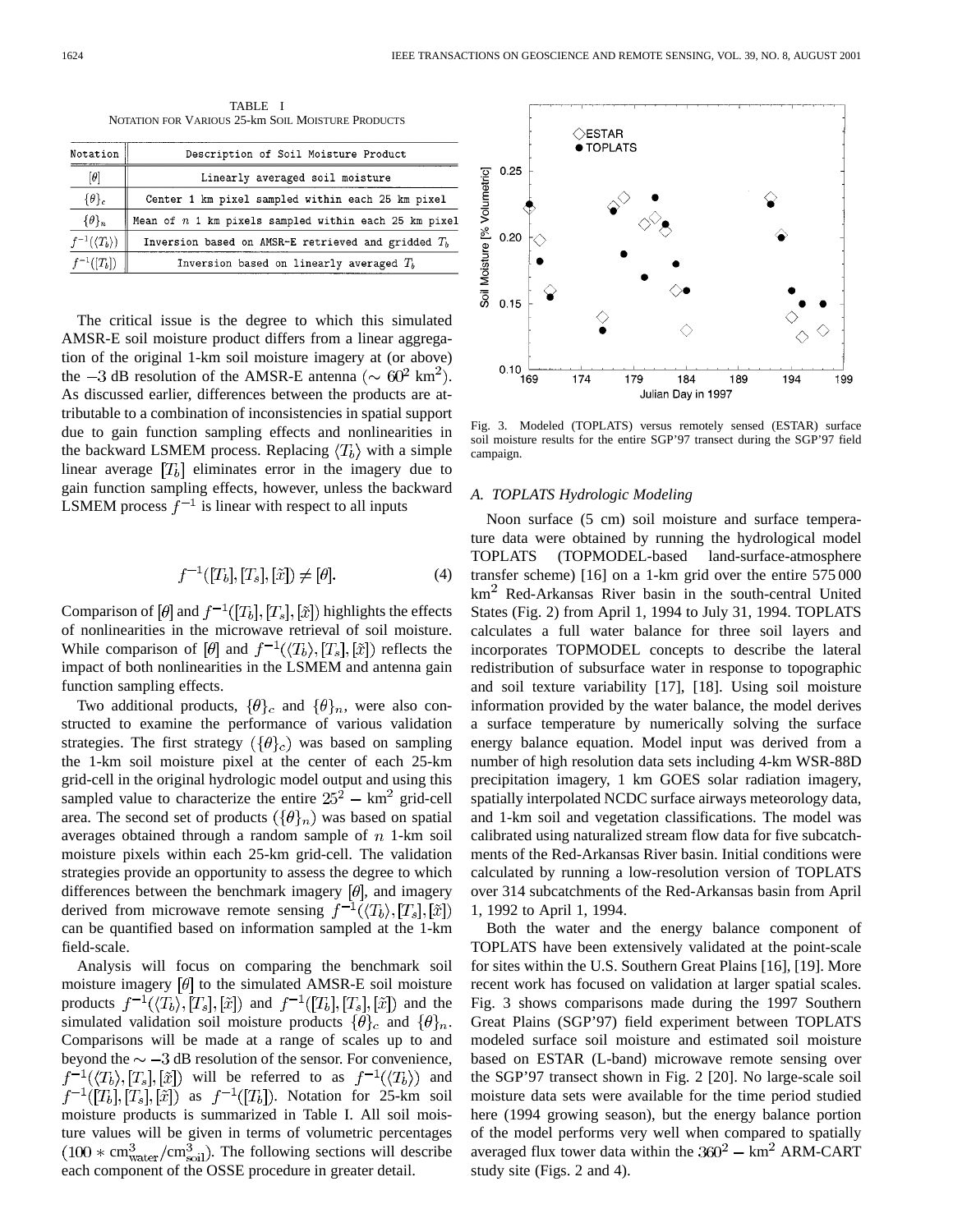400

300

200

Average Daytime Latent Heat Flux [W/m<sup>2</sup>] 00 ARM-CART **TOPLATS** April 1 May 1 June 1 July 1 1994

Fig. 4. Modeled (TOPLATS) versus *in situ* measured (ARM-CART bowen ratio towers) daily averages of latent heat flux for the entire ARM-CART domain during the 1994 growing season.

#### *B. Land Surface Microwave Emission Modeling*

The land surface microwave emission model (LSMEM) as described in [21] was implemented to simulate brightness temperatures at the top of a canopy layer. All simulations were based on noontime soil moisture and surface temperature results derived from TOPLATS modeling. The dielectric constant of the soil was computed after [22], and the dielectric constant of water was parameterized after [23]. The reflectivity of the smooth surface can either be calculated using the plane stratified media model proposed by [24] or the two layer model published in [25] and [26]. Since TOPLATS calculations provide integrated water contents for the top 5-cm soil layer, the two layer model was used in this study, and the rough soil emissivity was then calculated after [27]. The vegetation was taken into account following [28]. The atmospheric contributions to the TOA brightness temperature at 6.9 GHz were found to be small [29]. Moreover, water vapor and cloud liquid water produce only little variation at this specific frequency [29]. Therefore, no atmospheric effects were considered in this study.

The single scattering albedo and the vegetative structure coefficient were held constant at 0.04 [30] and 0.0027 [21], respectively, for all vegetation and soil texture types. Clay and sand percentages and soil bulk density values were assigned according to the STATSGO soil texture classification and the USDA soil triangle. One soil layer with a depth of 5 cm was assumed. This is likely deeper than the true penetration depth of microwave measurements made at 6.9 GHz [31]. However, computational limitations demanded that some vertical resolution be sacrificed in order obtain the required horizontal detail.

Vegetative water content (VWC) values for agricultural crops were chosen to match those measured during the SGP'97 experiment [6]. Values for grass and shrub areas were derived using the normalized difference vegetation index (NDVI)/VWC relationship presented by [6]

$$
VWC \left[ \frac{\text{kg}}{\text{m}^2} \right] = 1.9134 * NDVI^2 - .3214 * NDVI. \quad (5)
$$

Fig. 5. Dynamic range of simulated horizontally-polarized brightness temperature data at a spatial resolution of  $1.5^{\circ}$  between May 1, 1994 and July 31, 1994 versus soil roughness  $(\sigma)$ . Also shown is the dynamic range observed for similar measurements made by the scanning multichannel microwave radiometer (SMMR) at 6.6 GHz [33].

Because of a temporal gap in the data archive of advanced very high resolution radiometer (AVHRR) imagery during the 1994 growing season, NDVI values for the region were derived from imagery acquired during June 1995. The effective surface temperature  $T_s$  was derived from TOPLATS predictions of surface and deep soil temperature using the approximation presented by [32]. For vegetation fractional coverage, baseline values of 90% for forests, 80% for tall grass/crops, and 60% for short grass/shrubs areas were chosen and a sensitivity analysis, described in Section III-A, was performed to assess the impact of uncertainty in these values on results. The vegetation classification used did not distinguish between winter wheat and other agricultural crops. To compensate, 60% of the agricultural fields were assumed to be winter wheat and therefore contained no vegetation after a harvest date of June 1.

Surface soil roughness (RMS height  $\sigma$  [27]) values used in the OSSE were derived from comparisons of LSMEM results to spaceborne brightness temperature observations. Unfortunately, no validation data set for brightness temperatures near 6.9 GHz exists for the Southern Great Plains region during the 1994 growing season. As an alternative, LSMEM  $T_b$  results were compared to scanning multichannel microwave radiometer (SMMR) 6.6 GHz data from 1978 to 1987 processed at a  $1.5^{\circ}$ resolution [33]. The study area included sparsely vegetated areas in Texas as well as forested areas in Missouri. Results for the summer months (May to August) over the sparsely vegetated area give a day-time dynamic range in horizontally polarized brightness temperature of 218 to 299 K (Fig. 3 in [33]). For the heavily vegetated area, a dynamic range of 238 to 285 K was observed. Fig. 5 compares the dynamic range of 1.5°-scale brightness temperatures calculated between May and July 1994 using TOPLATS and the LSMEM for a range of  $\sigma$  values to the dynamic range observed in 8.5 years of pooled daytime growing-season (May to August) SMMR observations. A  $\sigma$  value of 0.4 cm was found to provide the best match to the

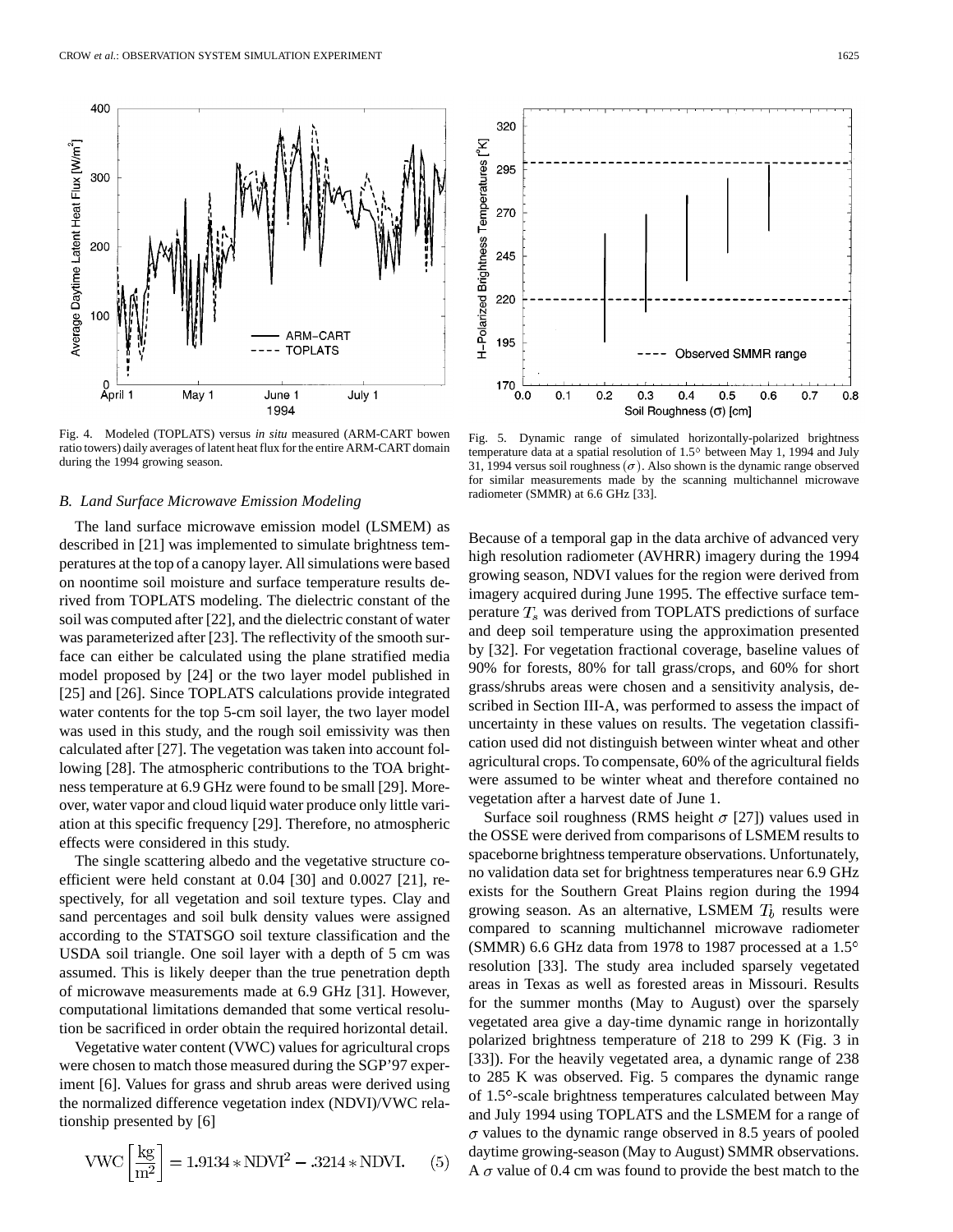observed dynamic range. The slightly larger range observed in the SMMR data is probably due to a longer sampling period (8.5 years versus 1 year) as well as the inclusion of August in the SMMR data. Soil roughness measurements at small scales have resulted in values up to 0.36 cm for a spectral region from 4.5 to 7.4 GHz [34], [35]. However, if the parameterization of rough soil is simple and does not take into account the horizontal autocorrelation length the effective soil roughness at a  $30^{\circ}$  viewing angle was found to be larger (up to 0.8 cm) [34]. The functional dependency of the effective  $\sigma$  on viewing angle and frequency is almost unknown. Given that the calibrated value of 0.4 cm falls within the theoretical range given by [34], it was taken to be a representative  $\sigma$  value for the entire Red-Arkansas basin.

# *C. Simulation of AMSR-E Orbital and Sampling Characteristics*

Based on the sun-synchronous orbit of the EOS-AQUA platform and scanning characteristics of the AMSR-E 6.925 GHz radiometer, hypothetical AMSR-E overpasses were simulated for a 60-day period starting June 1, 1994 using code provided by Dr. E. Njoku of NASA's Jet Propulsion Laboratory, Pasadena, CA. The orbital characteristics of the EOS-AQUA platform and the scan pattern of the AMSR-E sensor produced 153 overpasses with at least partial coverage of the Red-Arkansas River basin during that time period. For each overpass, a new scan pattern was mapped for every 10 km traveled by the sensor. The simulation simplified actual sensor behavior slightly by not incrementing satellite motion during the computation of each scan pattern. Within each scan, the simulation mapped the location of individual footprint locations to the surface of the earth. A full AMSR-E radiometer scan will contain 196 separate footprints locations. To ease the computational burden of the simulation, the location of only every tenth footprint along each scan was recorded. The remaining footprint centers were located using linear interpolation. Each footprint center was then used to take a weighted average of the simulated 1-km  $T_b$  field weighting given by the Gauss function approximation to the 6.925 GHz AMSR-E antenna gain function [4]. Scan patterns and antenna gain function sampling geometry for a single overpass of the Red-Arkansas River basin are shown in Fig. 6. Any footprint location where more than 10% of the gain function weighting fell outside of the TOPLATS domain was omitted from the analysis. Since the sampling rate of the sensor (one sample per  $10^2 \text{ km}^2$ ) is smaller than the area of each grid-cell  $(25^2 \text{ km}^2)$ , multiple footprint centers will fall within a single 25-km grid-cell. All  $T_b$  retrievals whose footprint center fell within a given grid-cell were averaged (with equal weighting) to obtain a  $T<sub>b</sub>$  value for the grid-cell. Any 25-km grid-cell that contained a footprint location omitted due to model domain edge effects was itself removed from the analysis.

#### *D. Inversion of the LSMEM*

An iterative root finder was used to numerically invert the LSMEM and convert gridded  $T_b$  fields back into soil moisture. Two separate fields were constructed in this way: soil moisture based on sampling of AMSR-E retrieval of  $T_b$  (i.e.,



superimposed on the Red-Arkansas River basin. For display purposes, only every tenth gain function pattern in both the track and scan direction is shown.

 $f^{-1}(\langle T_b \rangle, [T_s], [\tilde{x}])$  and soil moisture based on linear aggregation of  $T_b$  (i.e.,  $f^{-1}([T_b])$ ). In both cases, fields of 1-km  $T_s$ , soil clay and sand fractions, vegetation water content (VWC), and fractional vegetation cover were linearly averaged up to 25 km. Since VWC is strongly nonlinear with respect to  $T_b$ , linear aggregation will not necessarily produce the correct effective parameter value at 25 km. The use of a more sophisticated effective VWC parameter may reduce the magnitude of errors attributed to nonlinearities in the LSMEM. However, in this analysis such an effect is simply considered a contributor to error caused by the interaction of land surface heterogeneity with nonlinearities within the LSMEM.

For certain pixels, the impact of land surface heterogeneity is strong enough that gridded  $T<sub>b</sub>$  values could not be inverted into a physically realistic soil moisture solution. In these cases, two separate strategies were employed. In the first, soil moisture values for these grid cells were set equal to a regionally averaged soil moisture value based on areas of the basin where  $T<sub>b</sub>$ values were successfully inverted into soil moisture. The second strategy assigned soil moisture values to be either residual (for unrealisticly low results) or saturation moisture levels (for unrealisticly high results).

#### III. RESULTS

Fig. 7 compares imagery of: the benchmark 25-km grid-scale soil moisture product  $[\theta]$  derived from linear aggregation of the original 1-km TOPLATS field, the simulated *in situ* sampled field  $\{\theta\}_c$  derived from sampling the center 1-km pixel found in each 25-km grid-cell, and the simulated AMSR-E soil moisture product  $f^{-1}(\langle T_b \rangle)$  for a single day (June 30, 1994) during the 60-day simulation. Fig. 8 shows a 60-day time series of  $[\theta]$ ,  $\{\theta\}_c$ and  $f^{-1}(\langle T_b \rangle)$  values for a typical 25-km grid-cell. Differences clearly exist between the three products.

#### *A. Vegetation Effects*

Large differences between  $f^{-1}(\langle T_b \rangle)$  and  $[\theta]$  occur primarily in the heavily vegetated eastern and extreme western edges of the Red-Arkansas River basin. The interplay between vegetation amount and sensitivity to land surface heterogeneity is not surprising due to the well known reduction in the sensitivity of  $T_b$  to soil moisture over heavily vegetated regions [36] and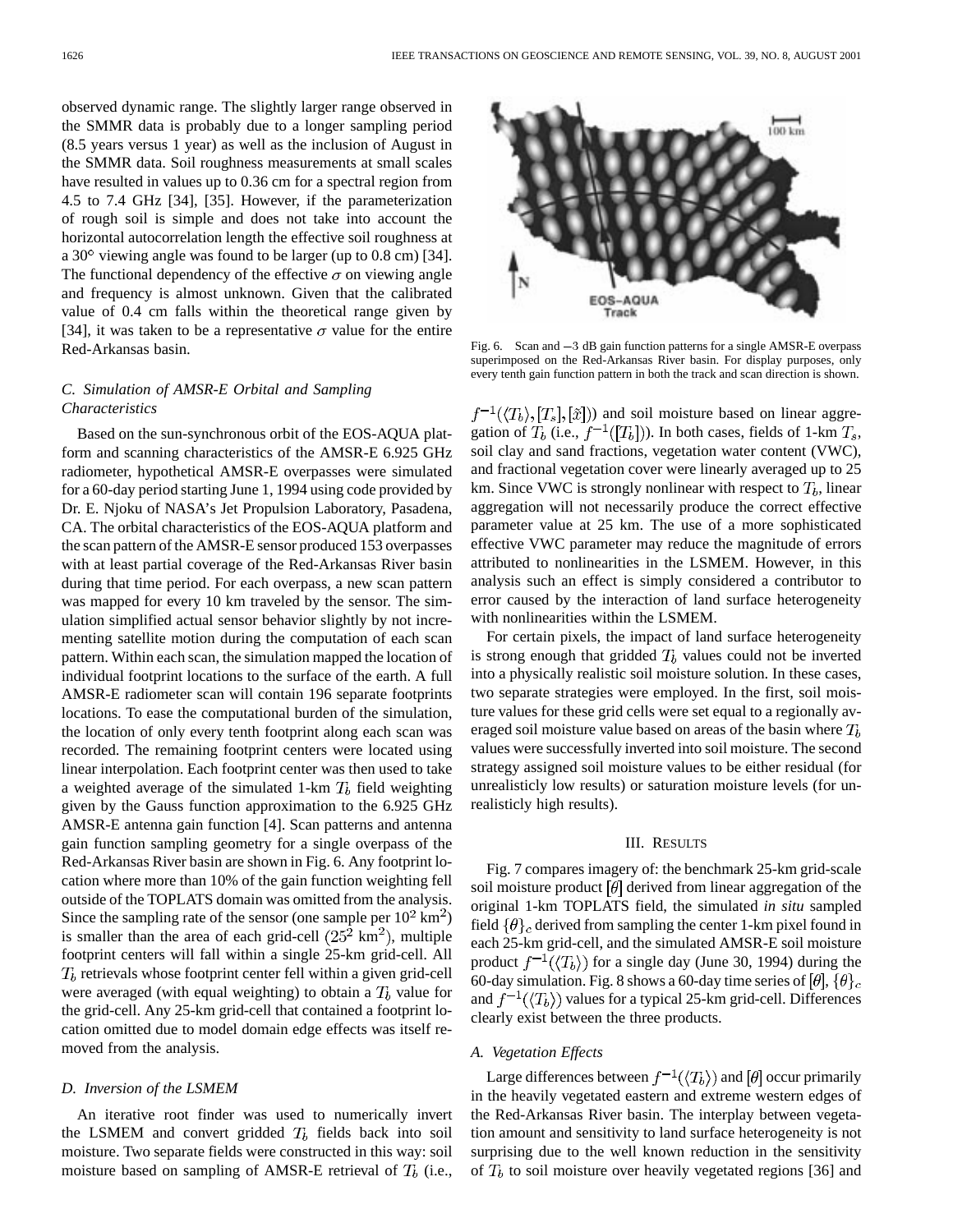

Fig. 7. Sample soil moisture imagery from a single day (June 30, 1994) of the simulation. Shown are examples of the simulated *in situ*  $\{\theta\}_c$ , simulated AMSR-E  $f^{-1}(\langle T_b \rangle)$ , and benchmark [ $\theta$ ] products. Also shown is the original TOPLATS 1-km soil moisture image from which all three products were derived.



Fig. 8. Sample time series for a typical 25-km pixel within the Red-Arkansas River basin. Shown are examples of the simulated *in situ*  $\{\theta\}_c$ , simulated AMSR-E  $f^{-1}(\langle T_b \rangle)$ , and benchmark [ $\theta$ ] products.

the strong nonlinear relationship between VWC and  $T_b$  in the LSMEM. Fig. 9 plots the 50-km root-mean-squared (RMS) retrieval error  $(f^{-1}(\langle T_b \rangle))$  versus [ $\theta$ ]) associated with masking portions of the Red-Arkansas River basin that contain vegetative water content (VWC) values above a certain threshold. Results are taken from all imagery simulated between June 1 and July 31, 1994 and include both strategies for assigning soil moisture values to grid-cells with physically unrealistic retrievals (see Section II.D). Also plotted is the fraction of the basin—excluding areas masked due to edge effects—passing the VWC threshold criteria. The figure suggests that removing a handful of heavily vegetated pixels from the analysis significantly reduces retrieval error. For instance, in the case of assigning failed retrievals to the basin soil moisture mean, setting the VWC threshold to be  $0.75 \text{ kg/m}^2$  masks only 10%



Maximum VWC Threshold [kg/m<sup>2</sup>]

Fig. 9. Retrieval error  $(f^{-1}(\langle T_b \rangle))$  versus  $[\theta]$ ) at 50-km associated with masking portions of the Red-Arkansas River basin with VWC levels above a certain threshold. Also plotted are areal fractions of the basin that exceed the VWC threshold.



Fig. 10. Portion of the basin (in black) masked due to 100-km VWC values exceeding the  $0.75 \text{ kg/m}^2$  threshold.

of the basin yet reduces absolute RMS retrieval errors from 2.4% (0.024  $\text{cm}^3_{\text{water}}/\text{cm}^3_{\text{soil}}$ ) to 1.8% volumetric. The impacts of lowering the VWC threshold are even more dramatic for the case of setting failed retrievals to residual or saturation. To ensure that reported errors are not inflated by the inclusion of heavily vegetated regions, surfaces with VWC values exceeding  $0.75 \text{ kg/m}^2$  are masked from all subsequent calculations. Such masking also eliminates the sensitivity seen in Fig. 9 to the strategy selected for assigning values to grid-cells where soil moisture retrieval fails. Fig. 10 shows the portion of the basin exceeding a 100 km  $0.75 \text{ kg/m}^2$  VWC threshold and provides a sense of the spatial domain over which subsequent results can be considered representative. The areal fraction masked in Fig. 10 appears larger than the fractions plotted in Fig. 9 since many of the heavily vegetation regions were already masked in the analysis based on their proximity to the basin boundary (see Section II-C).

The strong interplay between vegetation density and sensitivity to surface heterogeneity also suggests that results will be sensitive to the manner in which vegetation is parameterized. This is potentially problematic given the uncertainty surrounding reasonable fractional cover values for various vege-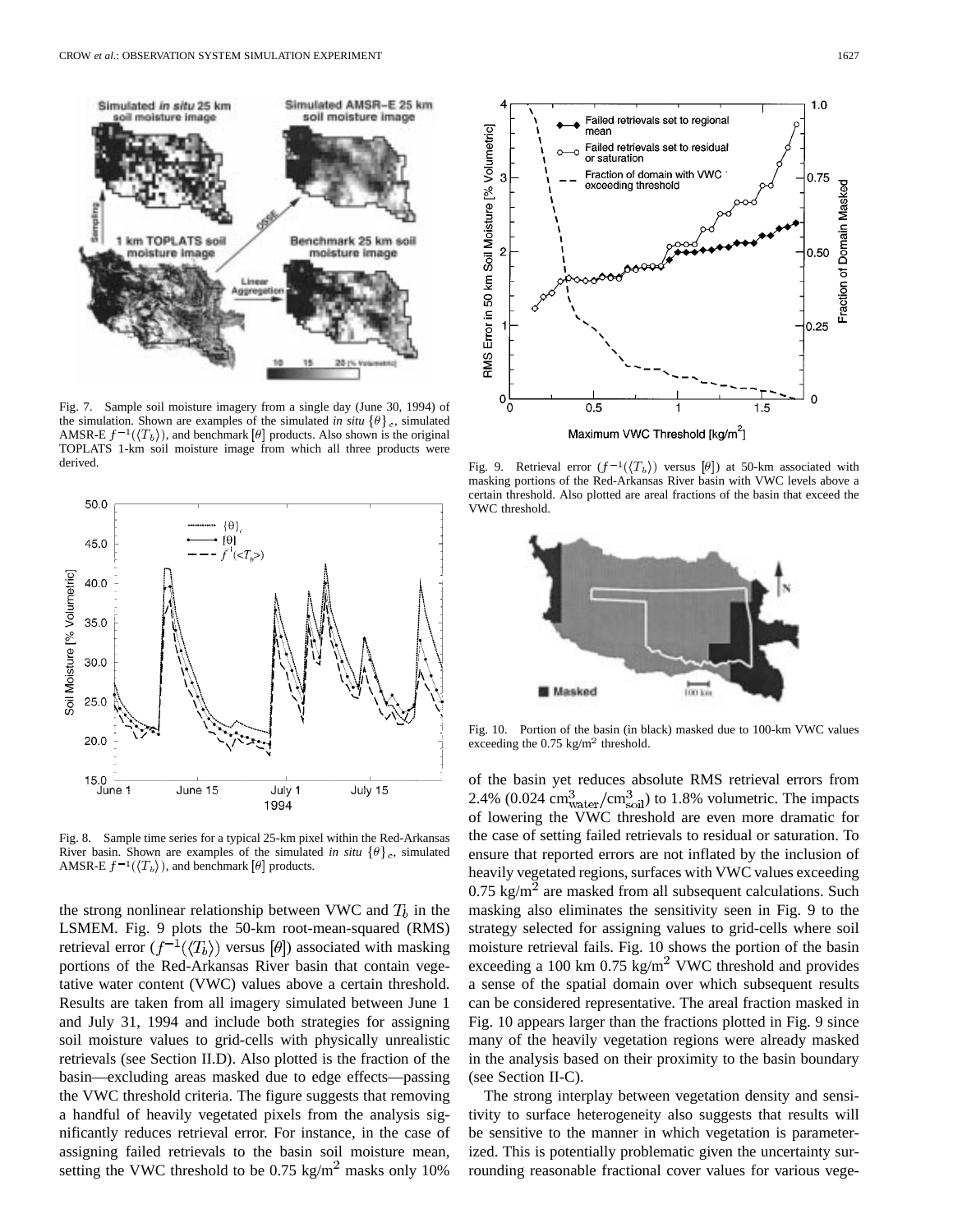

Fig. 11. Contour plot of average RMSE in percentage volumetric soil moisture for simulated AMSR-E products  $f^{-1}(\langle T_b \rangle)$  at various spatial and temporal scales of comparison.

tation types. Originally, all vegetation classifications were assigned to one of three broad categories: forest, tall grass/crop, and short grass/shrubland. These three vegetation types were assigned default fractional vegetation covers of 90%, 80%, and 60%, respectively. Simulations were also performed for two other vegetation regimes during June 1994: a heavier regime that increased the fractional coverage of each classification by 10% and a lighter regime with coverage percentages decreased by 10%. The percentage changes were absolute, not relative. At the 50-km scale, moving from the light to heavy regime was associated with an increase in absolute RMS retrieval errors from 1.7% to 2.0% volumetric. Such low sensitivity over a wide range of fractional coverage values suggests that uncertainty concerning the true fractional vegetation coverage for the region will induce relative errors of less than 20% into results.

# *B. Time and Space Structure of Retrieval Errors*

Differences between  $[\theta]$  and  $f^{-1}(\langle T_b \rangle)$  at various levels of aggregation in time and space are summarized in Fig. 11. At the finest time and space resolutions (1 day and 25 km), absolute RMSEs in the simulated AMSR-E products are on the order of 3.1% volumetric (0.031 cm $_{\text{water}}^3$ /cm $_{\text{soil}}^3$ ). These errors fall as comparisons are made at coarser spatial scales. Absolute error levels of 1.8% and 1.1% volumetric soil moisture are found at 50 and 100 km respectively. The effects of temporal aggregation appear more muted. Summing  $f^{-1}(\langle T_b \rangle)$  imagery up to 60 days results in only a 20% relative reduction in error levels, suggesting that retrieval errors are dominated by biases that persist up to seasonal time scales. Due to nonlinearites in the soil moisture retrieval process, the simulated AMSR-E soil moisture imagery is, on average, slightly drier than the benchmark imagery with an overall absolute bias of  $-0.2\%$  volumetric. A time series of daily RMSEs (not shown) demonstrates that while absolute errors in soil moisture retrieval fall slightly during dry-down events, relative errors are essentially constant over the course of the simulation.

Errors in the  $f^{-1}(\langle T_b \rangle)$  imagery are due to a combination of gain function sampling effects and the presence of nonlinearities in the backward LSMEM process. Comparing  $f^{-1}([T_b])$ imagery, which utilizes a simple linear aggregation of  $T_b$  over each 25-km grid square, and  $f^{-1}(\langle T_b \rangle)$  isolates the impact of gain function sampling effects. Likewise, differences between  $f^{-1}([T_b])$  and benchmark results ([ $\theta$ ]) are due solely to nonlinearities in the LSMEM. Fig. 12 plots both comparisons. Between 25 and 100 km errors associated with antenna gain function sampling effects are clearly larger than those caused by nonlinearities in the LSMEM.

### *C. Time and Space Structure of Validation Error*

The time and space structure of differences between the simulated AMSR-E retrievals  $(f^{-1}(\langle T_b \rangle))$  and the simulated imagery derived from *in situ* sampling  $({\lbrace \theta \rbrace}_c)$  are shown in Fig. 13. These results simulate the ability of a field-scale sampling strategy on a fixed 25-km grid to validate AMSR-E results. On a daily time scale, absolute RMS differences of 7.2%, 3.3%, and 1.8% were found at 25, 50, and 100 km respectively. As in Fig. 11, temporal aggregation in Fig. 13 has little effect on the observed RMSEs. The differences seen in Fig. 13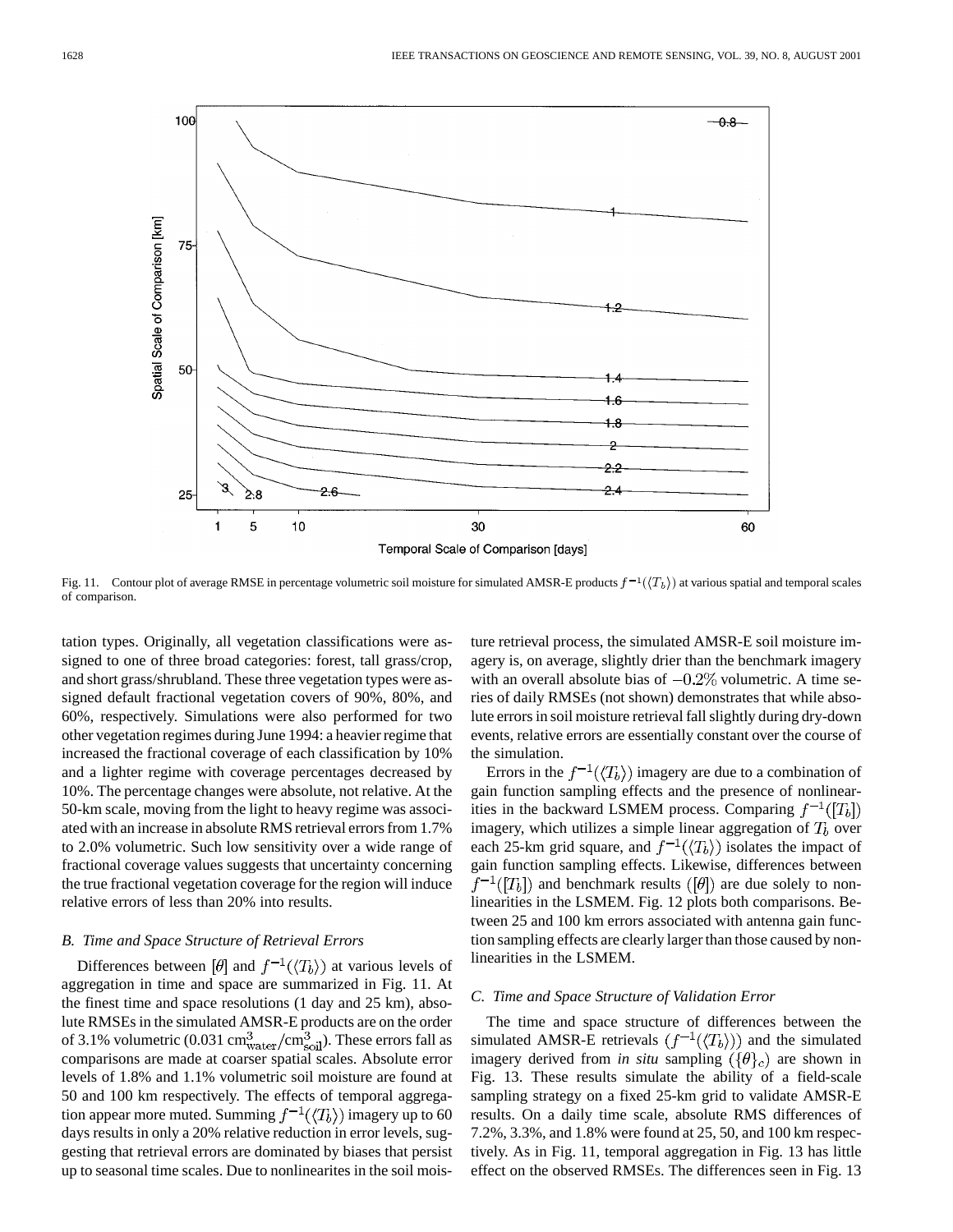

Fig. 12. Decomposition of total retrieval error into components due to nonlinearities in the LSMEM  $(f^{-1}([T_b])$  versus  $[\theta]$ ) and antenna gain function sampling effects  $(f^{-1}(\langle T_b \rangle))$  versus  $f^{-1}([T_b])$ .

are comprised of both AMSR-E retrieval errors  $(f^{-1}(\langle T_b \rangle))$ versus  $[\theta]$ ) and the validation errors associated with attempting to characterize a 25-km grid-cell with a single 1-km sample. At a daily time step, Fig. 14 plots the observed differences between retrieval and validation products for a range of *in situ* sampling strategies. As the density of soil moisture sampling increases, the total observational error  $(f^{-1}(\langle T_b \rangle))$  versus  $\{\theta\}_n$  or  $\{\theta\}_c$ ) converges onto the retrieval error  $(f^{-1}(\langle T_b \rangle))$  versus  $[\theta]$ ).

## IV. DISCUSSION AND CONCLUSIONS

This observation system simulation experience (OSSE) deals solely with the impact of land surface heterogeneity on the accuracy of soil moisture products derived from passive microwave remote sensing. Other potential sources of error in satellite remote sensing products are ignored. For instance, the same microwave emission model and parameters are used in the forward LSMEM as are used in the backward retrieval of soil moisture. The quality of the model calibration is degraded only by scale effects and nonlinearities associated with averaging parameters and reapplying the model at a coarser grid-scale (25 km). In reality, ignorance of the true radiative transfer parameterization will constitute a major source of error in microwave soil moisture retrieval at 6.9 GHz, especially over vegetated surfaces [36]. In addition, spatial heterogeneity in both soil roughness  $(\sigma)$  and the vegetation structure coefficient was not represented in this analysis. More detailed representations of these land surface parameters would likely enhance nonlinear effects and increase retrieval errors.

Sensitivity to spatial heterogeneity is positively correlated with the density of vegetation cover. Fig. 9 demonstrates that retrieval errors are sensitive to the choice of a threshold for masking densely vegetated regions and that a large portion of the errors found within the Red-Arkansas basin are concentrated in a relatively small number of heavily vegetated grid cells. A VWC threshold of  $0.75 \text{ kg/m}^2$  was chosen as a tradeoff between minimizing the impact of densely vegetated and maximizing the analysis domain area. This threshold is half of the  $\sim 1.5 \text{ kg/m}^2$ value given as a threshold for AMSR-E soil moisture retrieval [5]. The inclusion of areas up to the  $1.5 \text{ kg/m}^2$  level increases retrieval errors by about 20% if nonretrievable pixels are set to a basin mean and 100% if physically unrealistic retrievals are set to either saturation or residual (Fig. 9). Clearly, the first strategy is preferable if surfaces with VWC values above  $0.75 \text{ kg/m}^2$  are to be included in operational soil moisture retrievals.

Despite the potential underestimation of heterogeneity and relatively conservative masking of vegetation, results suggest that land surface heterogeneity will impact the quality of AMSR-E soil moisture products. The stated accuracy goal for AMSR-E soil moisture retrieval is 0.06 g/cm<sup>3</sup> ( $\sim 6\%$ ) volumetric soil moisture or 0.06 cm $_{\text{water}}^3$ /cm $_{\text{solid}}^3$ ) at scales equivalent to the  $-3$  dB resolution of the AMSR-E antenna  $(\sim 60^2 \text{ km}^2)$  [5]. Fig. 11 suggests that, for daily imagery, scale effects alone will produce absolute errors of 1.7% volumetric  $(0.017 \text{ cm}^3)$  when comparisons are made at 60 km. This error is comprised of two separate components: error associated with obtaining gridded products from sampling heterogeneous  $T<sub>b</sub>$  fields with nonlinear gain functions and effects associated with the interaction of nonlinearities in LSMEM processes with land surface heterogeneity. Fig. 12 demonstrates that the gain function sampling error is greater than the effect of nonlinearities in LSMEM processes. The conclusion that the impact of LSMEM nonlinearities is relatively minor compared to other potential error sources is consistent with results from previous studies [13], [15].

Fig. 13 summarizes the simulated differences between fieldscale *in situ* samples and AMSR-E soil moisture products. At the  $-3$  dB resolution-scale of the AMSR-E antenna ( $\sim 60$  km), the observed RMS difference between *in situ* measurements, sampled on a fixed 25-km grid, and simulated AMSR-E products is 3.0% (0.03 cm $_{\text{water}}^3/\text{cm}_{\text{solid}}^3$ ). Validation errors can be reduced through denser sampling grids and/or the application of more sophisticated spatial statistics (i.e., interpolation or block kriging). However, it should be noted that the 1-km field-scale support of the simulated validation measurements compares favorably to the essentially point-scale samples taken within operational soil moisture networks. In addition, the 25-km sample spacing used is finer than the spacing found within the Illinois Water Survey Network (93 km), the Oklahoma Mesonet Network (35 km), or the Southern Great Plains ARM-CART network ( $> 50$  km) [11]. Fig. 14 demonstrates the advantage of denser sampling strategies that may be feasible within specialized soil moisture validation networks or during intensive field campaigns.

One hope has been that validation and retrieval errors associated with spatial heterogeneity can be filtered through aggregation in time. Figs. 10 and 13 suggest that up to time scales of 60 days, such a strategy will not appreciably reduce offsets between AMSR-E soil moisture products and either benchmark products (Fig. 10) or *in situ* field-scale measurements (Fig. 13). Fig. 8 shows a two-month time series of  $[\theta]$ ,  $\{\theta\}_c$ , and  $f^{-1}(\langle T_b \rangle)$  values for a typical 25-km grid-cell. Despite sampling a number of consecutive rainfall/dry-down cycles and a range of hydrologic conditions, both the validation error  $(\{\theta\}_c - [\theta])$  and the AMSR-E retrieval error  $(f^{-1}(\langle T_b \rangle) - [\theta])$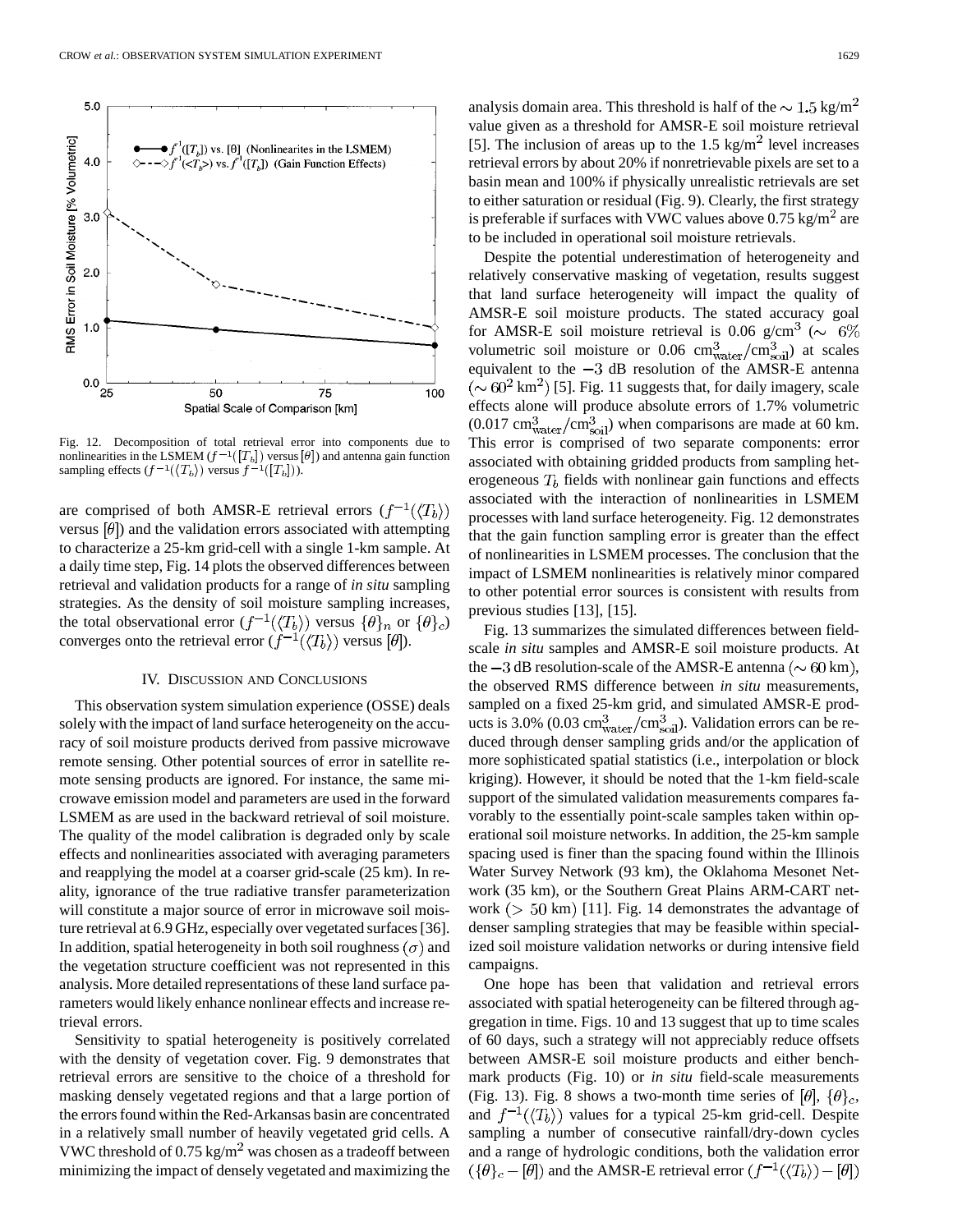

Fig. 13. Contour plot of average RMS difference in percentage volumetric soil moisture between the simulated validation  $\{\theta\}_c$  and AMSR-E  $f^{-1}(\langle T_b \rangle)$  products at various spatial and temporal scales of comparison.



Fig. 14. RMS differences between simulated AMSR-E products  $f^{-1}(\langle T_b \rangle)$ and the validation validation products  $\{\theta\}_c$  (a single 1-km sample at the center of each 25-km pixel) and  $\{\theta\}_n$  (n random 1-km samples taken within each 25-km pixel) for a range of  $n$ . For large  $n$ , the differences converge to those associated with AMSR-E retrieval error  $(f^{-1}(\langle T_b \rangle))$  versus  $[\theta]$ ).

generally retain the same sign throughout the entire period. These results suggest that TOPLATS and the LSMEM attribute a substantial portion of the land surface heterogeneity responsible for these errors to heterogeneity in vegetation, soil, and topographic forcings that vary only at seasonal time scales and above. Sampling across the randomizing effects of AMSR-E gain function patterns (which vary slightly from overpass to overpass) and dry-down/wet-up dynamics with daily to weekly time scales is not an effective way of filtering validation and retrieval errors associated with land surface heterogeneity.

While hampering filtering attempts, the persistence of a relatively constant bias in simulated AMSR-E retrievals suggests that spatial heterogeneity will not prevent validation and retrieval products from accurately representing temporal fluctuations in coarse-scale soil moisture. Such a simplistic temporal error structure may lend itself to correction through either calibration adjustments in the retrieval process or assimilation techniques that combine model predictions of surface soil moisture with AMSR-E retrievals.

# ACKNOWLEDGMENT

The authors would like to thank Dr. E. Njoku of the NASA Jet Propulsion Laboratory, Pasadena, CA, for providing the software to simulate the orbital and scanning characteristics of the AMSR-E sensor. The NDVI image used was obtained from the EROS data center DAAC.

#### **REFERENCES**

- [1] J. D. Michaud and W. J. Shuttleworth, "Executive summary of the Tucson Aggregation Workshop," *J. Hydrol.*, vol. 190, pp. 176–181, 1994.
- [2] *Land Surface Processes in Atmospheric General Circulation Models*, P. S. Eagleson, Ed., Cambridge Univ. Press, New York, 1982.
- [3] J. B. Stewart, E. T. Engman, R. A. Feddes, and Y. Kerr, Eds., *Scaling Up in Hydrology Using Remote Sensing*. New York: Wiley, 1996, p. 255.
- [4] M. Drusch, E. F. Wood, and R. Lindau, "The impact of the SSM/I antenna gain function on land surface parameter retrieval," *Geophys. Res. Lett.*, vol. 26, pp. 3481–3484, Sept 1999.